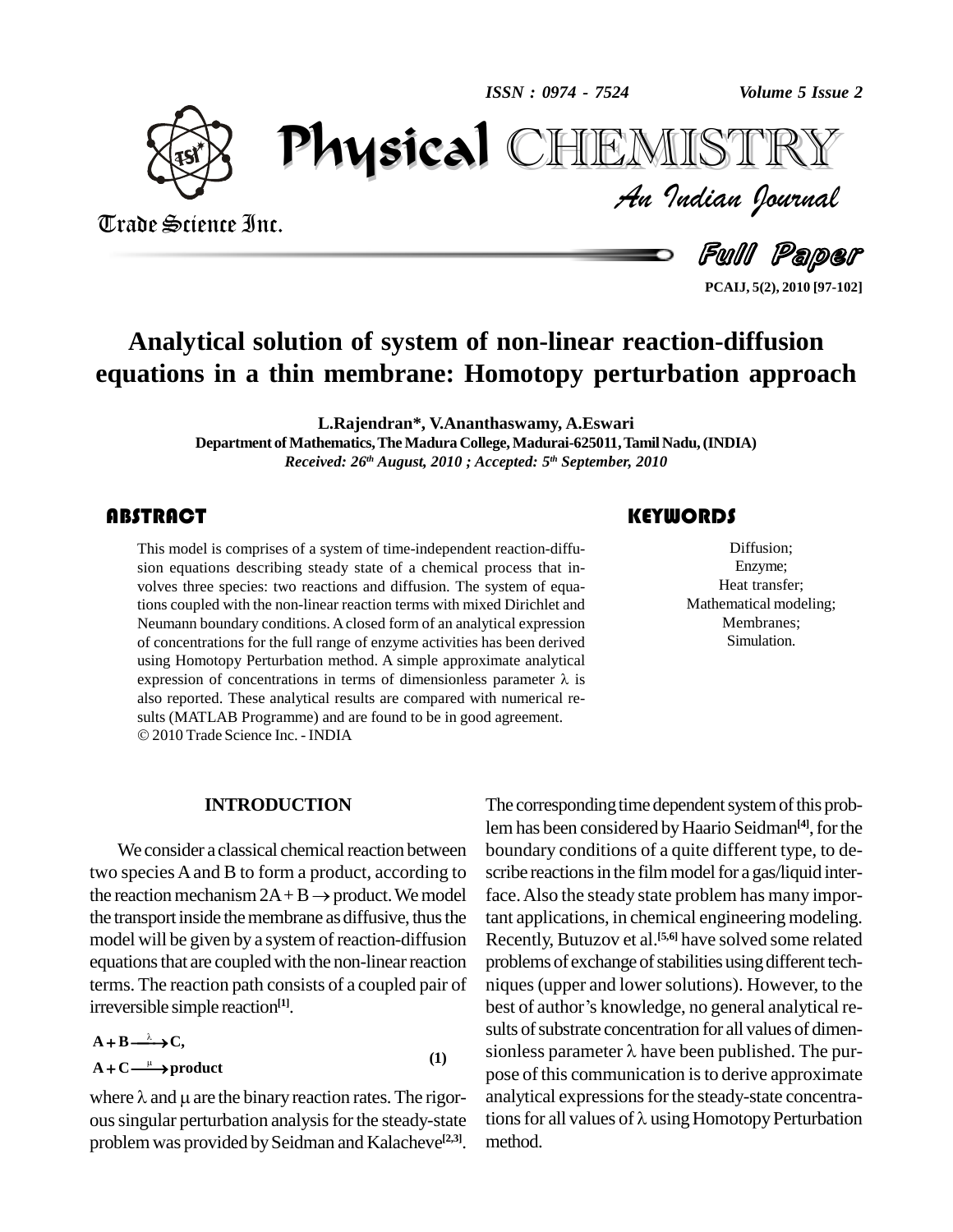

**Figure 1 : Normalized steady-state concentration u.The con centrations were computed using eq.(7)for various values of Figure 1 : Normalized steady-state concentration u. The con-**<br>**Figure 1 : Normalized steady-state concentration u. The con-**<br>**the dimensionless parameter**  $\lambda$ . (-) denotes eq. (7) and (+) the **denotesthe numericalsimulation**

## **Mathematical formulation of the problem and analysis**

The covering nonlinear reaction diffusion equation in the membrane is expressed in the following non-dimensional format<sup>[1]</sup>: In the membrane is expressed in the ronowing non-di-<br>mensional format<sup>[1]</sup>:  $u_x = \lambda uv + uw$  (2)

| THEIBIOITAL IOITHAU F.     |     |
|----------------------------|-----|
| $u_{xx} = \lambda uv + uw$ | (2) |
| $v_{xx} = \lambda uv$      | (3) |
| $w_{xx} = uw - \lambda uv$ | (4) |

where  $u(x)$ ,  $v(x)$  and  $w(x)$  denote the concentrations of the chemical species, A, B, and *C* respectively. The diffusion coefficient of three species is considered to have an equal diffusion coefficient which is equal to 1. We assume that the specie *A* is supplied with a given  $\epsilon_{\text{the H}_0}$ fixed concentration  $\alpha$  > 0 at x = 0, and the specie *B* with  $>0$  at  $x = 1$ . Boundary conditions are **i** $\infty$  **b a x** = **1**. Boundary conditions are<br>**u=** $\alpha$ ;  $\mathbf{v}_x = 0$ ;  $\mathbf{w} = \gamma$  **at**  $\mathbf{x} = 0$  (5)

 $u = \alpha$ ; **v**<sub>=</sub>**0**; **w**=**y** at **x**=**0** (5)

$$
\mathbf{u}_{\mathbf{x}} = \mathbf{0}; \mathbf{v} = \mathbf{\beta}; \mathbf{w}_{\mathbf{x}} = \mathbf{0} \text{ at } \mathbf{x} = 1 \tag{6}
$$

Due to the appearance of the large factor  $\lambda$ >>1 is one of the terms in each reaction-diffusion equation. The equations have features of singularly perturbed problems **[1]**.

### **Solution of boundary value problem using HPM**

**but are continuous** the discussion of Homotopy in topology and classic w(x) = perturbation techniques. Ji-Huan He used the HPM to solve Lighthill equation<sup>[11]</sup>, Duffing equation<sup>[12]</sup>, then the pressic<br> **Physical** CHIEM Recently, many authors have applied the HPM to various problems and demonstrated the efficiency of the HPM to hand non-linear structure and solve variis a combination of Homotopy in topology and classic perturbation techniques. Ji-Huan He used the HPM to solve Lighthill equation<sup>[11]</sup>, Duffing equation<sup>[12]</sup>, then the pressi

PhysicalCHEMISTRY



**Figure 2 : Normalized steady-state concentration v.The con centrations were computedusing eq.(8)for various values of figure 2 : Normalized steady-state concentration v. The concentrations were computed using eq. (8) for various values of the dimensionless parameter λ. (-) denotes eq. (8) and (+) denotesthe numericalsimulation**

idea goes through and has been used to solve non-linear boundary value problems **[13]**, Emden-Flower type equations **[14]** and many other problems. These wide varieties of applications show the power of the HPM in solving functional equations. The HPM is unique in its applicability, accuracy and efficiency. The HPM<sup>[15]</sup> uses the imbedding parameter p as a small parameter and only little alteration is needed to search for an asymptotic solution.Recently,Eswari et al. **[16]** derived the ap proximate analytical expressions for the substrate hydrogen peroxide concentrations and current for the nonlinear Michaelis-Menten kinetic scheme in a system of coupled non-linear reaction-diffusion equations using the Homotopy Perturbation method. Meena et al. **[17]** presented the approximate analytical expressions for the substrate and mediator concentrations for the nonlinear reaction-diffusion processes of conducting the polymer modified ultra microelectrodes exhibits the spillover using the Homotopy Perturbation method. Using this method<sup>[18]</sup>, we can obtain the following solu-

tion to the equations (2) to (4) (Appendix A).  

$$
\mathbf{u}(\mathbf{x}) = \alpha + \frac{1}{2} \alpha \mathbf{x}^2 \lambda \beta + \frac{1}{2} \alpha \mathbf{y} \mathbf{x}^2 - \lambda \alpha \beta \mathbf{x} - \alpha \mathbf{y} \mathbf{x}
$$
 (7)

$$
v(x) = \beta + \frac{1}{2} \alpha x^2 \lambda \beta - \frac{1}{2} \lambda \alpha \beta
$$
 (8)

and

and  

$$
w(x) = \gamma - \frac{1}{2} \alpha x^2 \lambda \beta + \frac{1}{2} \alpha x^2 \gamma + \lambda \alpha \beta x - \alpha \gamma x
$$
(9)

The eq.  $(7)$  to  $(9)$  represent the new analytical expression of concentration of species for all values of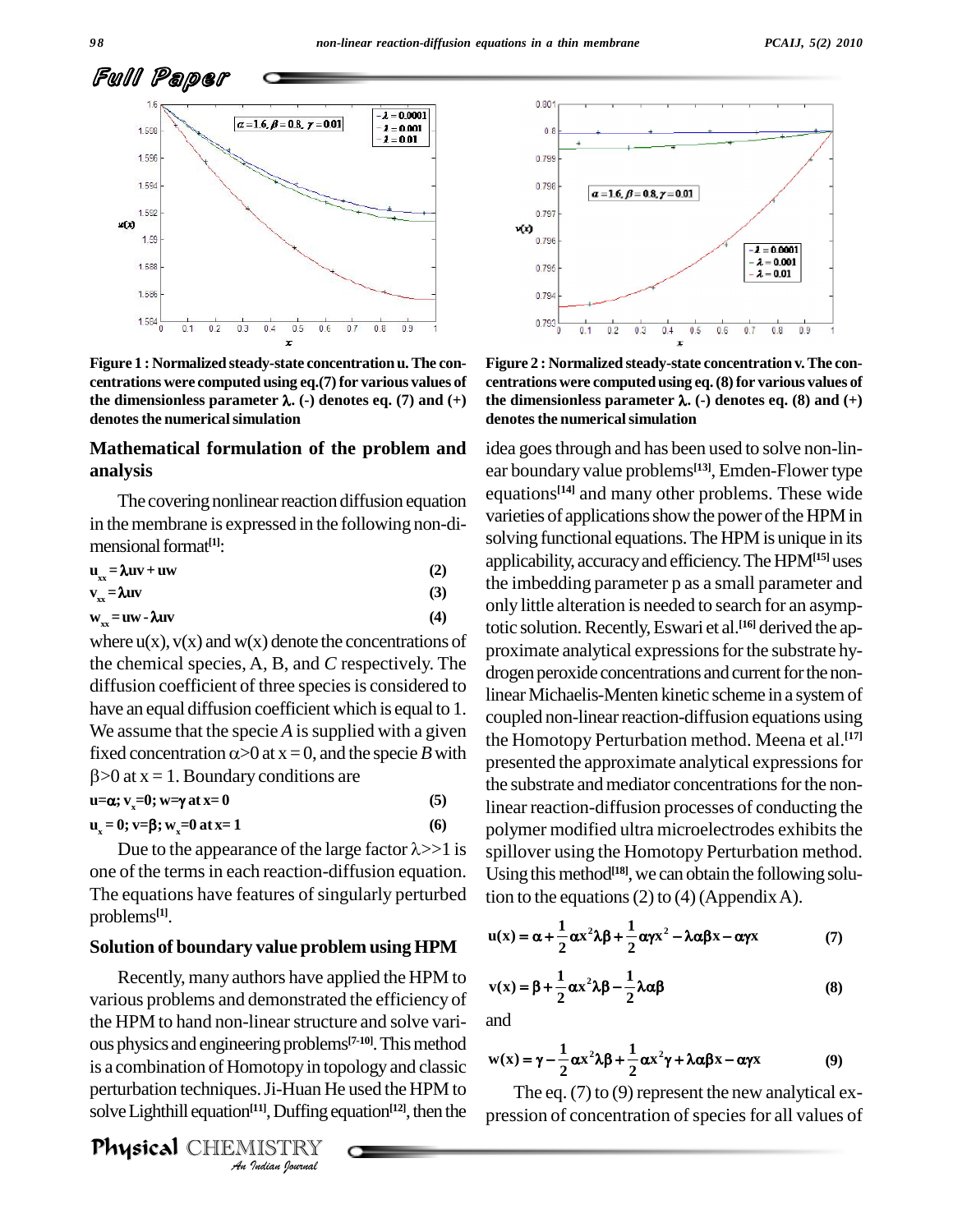

**Figure 3 : Normalized steady-state concentrationw.The con centrations were computedusing eq.(9)for various values of Figure 3 : Normalized steady-state concentration w. The con-**<br>**Figure 3 : Normalized steady-state concentration w. The con-**<br>**the dimensionless parameter**  $\lambda$ . (-) denotes eq. (9) and (+)  $\lambda =$ **denotesthe numericalsimulation**

dimensionless parameter. The reaction rate q is given by  $\lambda$ uv

$$
q = \lambda uv
$$
  
=  $\lambda \left( \alpha + \frac{1}{2} \alpha x^2 \lambda \beta + \frac{1}{2} \alpha \gamma x^2 - \lambda \alpha \beta x - \alpha \gamma x \right)$   

$$
\left( \beta + \frac{1}{2} \alpha x^2 \lambda \beta - \frac{1}{2} \lambda \alpha \beta \right)
$$
 (10)

### **Numericalsimulation**

by numerical methods. The function by p4c in MATLAB software which is a function of solving two-point boundary value problems(BVPs) for ordinary differential equations are used to solve these equations. Its numerical solution is compared with Homotopy Perturbation method and it gives a satisfactoryagreement(Figure 1- 6). The MATLAB program is also given in appendix B.

### **DISCUSSION**

centration  $u(x)$  for different values of dimensionless pa-Figure 1 represents the normalized steady-state con-<br>centration  $u(x)$  for different values of dimensionless pa-<br>rameter  $\lambda = 0.0001, 0.001, 0.01$ . From this figure, it is to so evident that the values of the concentration decreases rameter  $\lambda$  = 0.0001, 0.001, 0.01. From this figure, it is<br>evident that the values of the concentration decreases<br>when dimensionless parameter  $\lambda$  increases for  $\alpha$  = 1.6,  $\beta = 0.8$  and  $\gamma = 0.01$ . Figure 2 shows the normalized steady-state concentration  $v(x)$  versus the dimension-<br>less distance x for various values of dimensionless pa-<br>rameter  $\lambda$ . From this figure, it is obvious that the values This less distance x for various values of dimensionless paof the concentration increases when dimensionless pa-



**Figure 4 : Dimensionless reaction rate q versus the dimen sionless distance x for the value of dimensionless parameter**  $= 10<sup>3</sup>$ , when  $\alpha$ **4** : Dimensionless reaction rate q ve<br>s distance x for the value of dimensio<br>, when  $\alpha = 1.6$ ,  $\beta = 0.8$ ,  $\gamma = 0.01$ 

The nonlinear differential eq. (2-4) are also solved reaction rate as well as in  $\lambda$  for the fixed value of  $\alpha$  = rameter  $\lambda$  decreases for  $\alpha = 1.6$ ,  $\beta = 0.8$  and  $\gamma = 0.01$ . The normalized steady-state concentration  $w(x)$  versus the dimensionless distance x for various values of di- The normalized steady-state concentration w(x) versus<br>the dimensionless distance x for various values of di-<br>mensionless parameter  $\lambda$  is plotted in figuer 3. In this figure, it is inferred that the value of the concentration mensionless parameter  $\lambda$  is plotted in figuer 3. In this<br>figure, it is inferred that the value of the concentration<br>decreases when the diffusion parameter  $\lambda$  decreases. Figure 4, 5 and 6 show the dimensionless reaction rate decreases when the diffusion parameter  $\lambda$  decreases.<br>Figure 4, 5 and 6 show the dimensionless reaction rate<br>q using eq. (10) for all values of  $\lambda$ . Thus, it is concluded that there is a simultaneous increase in the values of the q using eq. (10) for all values of  $\lambda$ . Thus, it is concluded<br>that there is a simultaneous increase in the values of the<br>reaction rate as well as in  $\lambda$  for the fixed value of  $\alpha =$ 1.6,  $\beta = 0.8$  and  $\gamma = 0.01$ .

### **CONCLUSIONS**

Figure 1 represents the normalized steady-state con- of dimensionless parameter  $\lambda$ . The HPM is an ex-The time independent non-linear reaction-diffu sion equation in membrane has been formulated and solved analytically and numerically. Analytical expressions for the concentrations are derived by using the HPM. The primary result of this work is simple approximate calculations of concentration forall values HPM. The primary result of this work is simple approximate calculations of concentration for all values<br>of dimensionless parameter  $\lambda$ . The HPM is an extremely simple method and it is also a promising method to solve other non-linear equations. This method can be easily extended to find the solution of all other nonlinear equations.

## *An***ACKNOWLEDGEMENT**

**Indian Sci-**<br>India. The<br>*IISTRY*<br>*Indian Iournal* This work was supported by the Department of Science and Technology (DST) Government of India. The

productional<br>Physical CHEMISTRY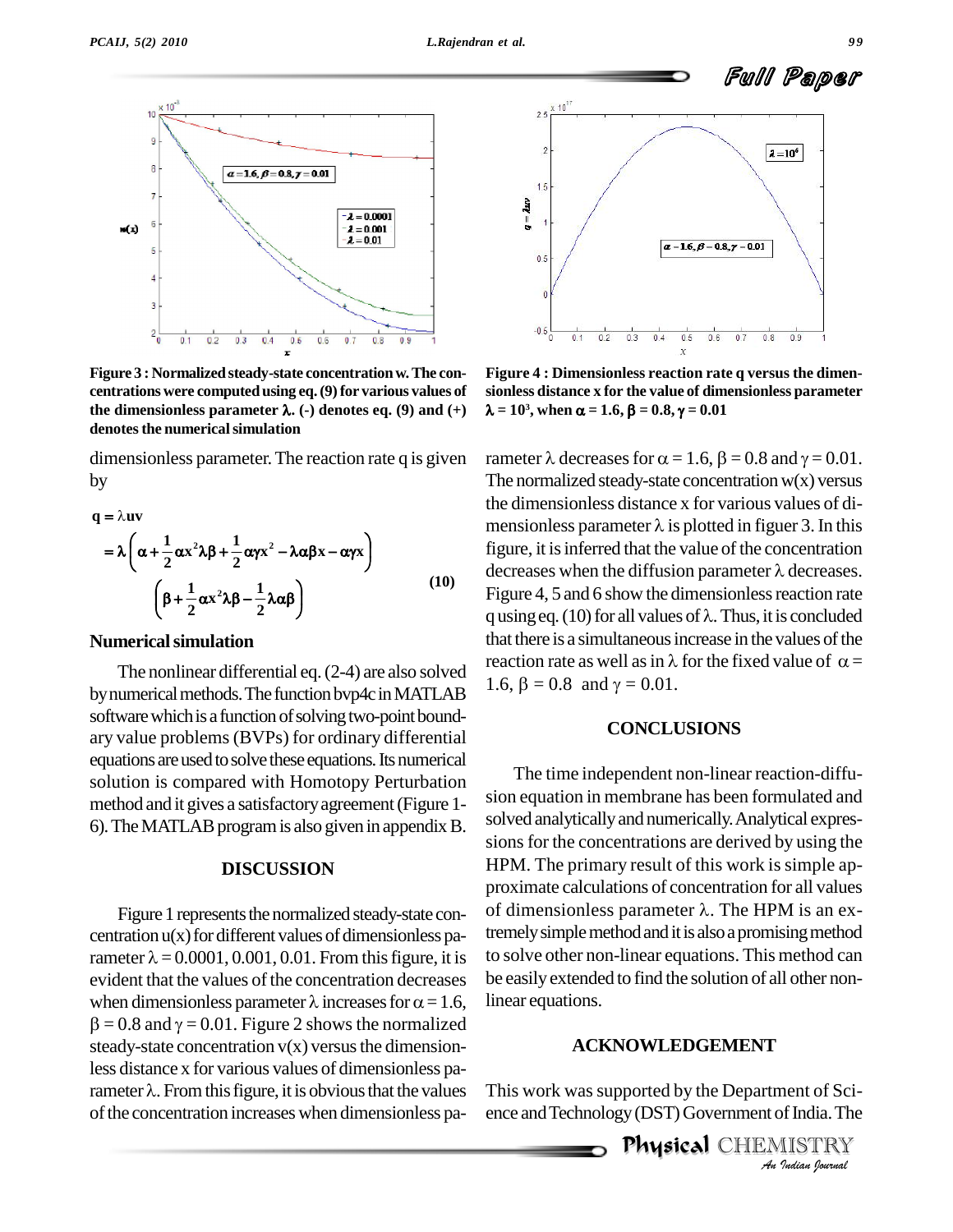

**Figure** 5 : Dimensionless reaction rate q versus the dimensionless distance x for the value of dimensionless parameter sio  $\lambda = 10^6$ , when  $\alpha = 1.6$ ,  $\beta = 0.8$ ,  $\gamma = 0.01$   $\lambda =$ **sionless distance x for the value of dimensionless parameter = 10 6**

authors also thank Mr.M.S.Meenakshisundaram, Secretary, The Madura College Board and Prof. Dr.T.V.Krishnamoorthy, Principal, The Madura College, Madurai, Tamil Nadu, India, for their constant encouragement.

### **APPENDIXES**

### **AppendixA**

In this Appendix, we indicate how eqns.  $(7)$ ,  $(8)$ and (9) in this paper are derived. To find the solution of  $\mathbf{v}_i(0) = 0$  and  $\mathbf{v}_i(0) = 0$ eqns. (2), (3) and (4), it can be simplified to (Ariel, 2010)

 $\frac{d^2u}{dx^2}$  –  $\lambda uv$  –  $uw = 0$  $^{2}$ **u**  $^{2}$   $^{2}$   $^{2}$   $^{2}$   $^{2}$   $^{2}$   $^{2}$   $^{2}$   $^{2}$   $^{2}$   $^{2}$   $^{2}$   $^{2}$   $^{2}$   $^{2}$   $^{2}$   $^{2}$   $^{2}$   $^{2}$   $^{2}$   $^{2}$   $^{2}$   $^{2}$   $^{2}$   $^{2}$   $^{2}$   $^{2}$   $^{2}$   $^{2}$   $^{2}$   $^{2}$   $^{2}$   $^{2}$   $^{2}$   $^{2}$   $^{$  $\frac{x^2}{2x}$ 

$$
\frac{d^{2}v}{dx^{2}} - \lambda uv = 0
$$
\n
$$
\frac{d^{2}v}{dx^{2}} - \lambda uv = 0
$$
\n(A2)

$$
\frac{d^{2}w}{dx^{2}} - uw + \lambda uv = 0
$$
 (A3) (A2)

Now the boundary conditions becomes  

$$
x = 0
$$
,  $u = \alpha$ ,  $\frac{dv}{dx} = 0$ ,  $w = \gamma$  (A4)

$$
x = 0, u = \alpha, \frac{du}{dx} = 0, w = \gamma
$$
 (A4)  

$$
x = 1, \frac{du}{dx} = 0, v = \beta, \frac{dw}{dx} = 0
$$
 (A5)

 $\mathcal{L}$  $\overline{a}$  $\epsilon$ 

We construct the Homotopy as follows  
\n
$$
(1-p)\left[\frac{d^{2}u}{dx^{2}}\right] + p\left[\frac{d^{2}u}{dx^{2}} - \lambda uv - uw\right] = 0
$$
\n(A6)

$$
(1-p)\left[\frac{d^2u}{dx^2}\right] + p\left[\frac{d^2u}{dx^2} - \lambda uv - uw\right] = 0
$$
 (A6)  

$$
(1-p)\left[\frac{d^2v}{dx^2}\right] + p\left[\frac{d^2v}{dx^2} - \lambda uv\right] = 0
$$
 (A7)  
**Physical** CHEMISTRY  
*4u quatan Journal*

physical CHEMISTRY



 $\overline{1}$ Ĩ, ĺ. , =  $10^9$ , when  $\sigma$ **Figure** 6 : Dimensionless reaction rate q versus the dimensionless distance x for the value of dimensionless parameter  $\lambda = 10^9$ , when  $\alpha = 1.6$ ,  $\beta = 0.8$ ,  $\gamma = 0.01$ **sionless distance x for the value of dimensionless parameter**

λ = 10<sup>9</sup>, when α = 1.6, β = 0.8, γ = 0.01  
\n
$$
(1-p)\left[\frac{d^2w}{dx^2}\right] + p\left[\frac{d^2w}{dx^2} + \lambda uv - uw\right] = 0
$$
\n(A8)

The approximate solution of (A1) and (A2) and<br>  $\mu_0 + \mathbf{p} \mathbf{u}_1 + \mathbf{p}^2 \mathbf{u}_2 + \dots$  (A9)  $(A3)$  is,

| (112)13,                                                                                  |       |
|-------------------------------------------------------------------------------------------|-------|
| $\mathbf{u} = \mathbf{u}_0 + \mathbf{p} \mathbf{u}_1 + \mathbf{p}^2 \mathbf{u}_2 + \dots$ | (A9)  |
| ${\bf v} = {\bf v}_0 + {\bf p}{\bf v}_1 + {\bf p}^2{\bf v}_2 + \dots$                     | (A10) |

$$
v = v_0 + pv_1 + p^2 v_2 + \dots
$$
  
\n
$$
v = w_0 + pv_1 + p^2 v_2 + \dots
$$
  
\n
$$
w = w_0 + pw_1 + p^2 w_2 + \dots
$$
  
\n(A11)

 $\mathbf{w} = \mathbf{w}_{0} + \mathbf{p}\mathbf{w}_{1} + \mathbf{p}^{2}\mathbf{w}_{2} + \dots$ 

The initial approximations are as follows  
\n
$$
\mathbf{u}_0(0) = \alpha \text{ and } \mathbf{u}_{0,x}(1) = 0
$$
\n
$$
\mathbf{u}_1(0) = 0 \text{ and } \mathbf{u}_{1,x}(1) = 0, \mathbf{i} = 1, 2...
$$
\n(A13)

$$
u_0(0) = \alpha \text{ and } u_{0,x}(1) = 0
$$
\n
$$
u_1(0) = 0 \text{ and } u_{1,x}(1) = 0, i = 1, 2...
$$
\n(A13)\n
$$
v_0(0) = \beta \text{ and } v_{0,x}(0) = 0
$$
\n(A14)

$$
v_0(0) = 0 \text{ and } v_{0x}(0) = 0,
$$
\n
$$
v_0(1) = 0 \text{ and } v_{0x}(0) = 0,
$$
\n
$$
v_1(1) = 0 \text{ and } v_{1x}(0) = 0, i = 1, 2...
$$
\n(A14)\n(A15)

$$
v0(0) = p and v0,x(0) = 0\n vi(1) = 0 and v1,x(0) = 0, i = 1,2... \n w0(0) = γ and w0,x(0) = 0
$$
\n(A16)

$$
W_0(\mathbf{U}) = \gamma \text{ and } W_{0,x}(\mathbf{U}) = \mathbf{U} \tag{A10}
$$

$$
w_i(0) = 0 \text{ and } w_{i,x}(1) = 0
$$
 (A17)

Substituting eq. (A9) to (A11) into eq. (A6) to (A8) we have e hav  $\overline{1}$  $[$  =  $($ 

we have  
\n
$$
(1-p)\left[\frac{d^{2}(u_{0}+pu_{1}+...)}{dr^{2}}\right] + \frac{d^{2}(u_{0}+pu_{1}+...)}{dx^{2}} - \frac{d^{2}(u_{0}+pu_{1}+...)}{dx^{2}} - \frac{d^{2}(u_{0}+pu_{1}+...)}{dx^{2}} - \frac{d^{2}(u_{0}+pu_{1}+...)}{dx^{2}} - \frac{d^{2}(u_{0}+uv_{1}+...)}{dx^{2}}\right] = 0
$$
\n(A18)

$$
(1-p)\left[\frac{d^{2}(v_{0}+pv_{1}+...)}{dx^{2}}\right] + \newline p\left[\frac{d^{2}(v_{0}+pv_{1}+...)}{dx^{2}} - \lambda(u_{0}+pu_{1}+....)\right] = 0 \tag{A19}
$$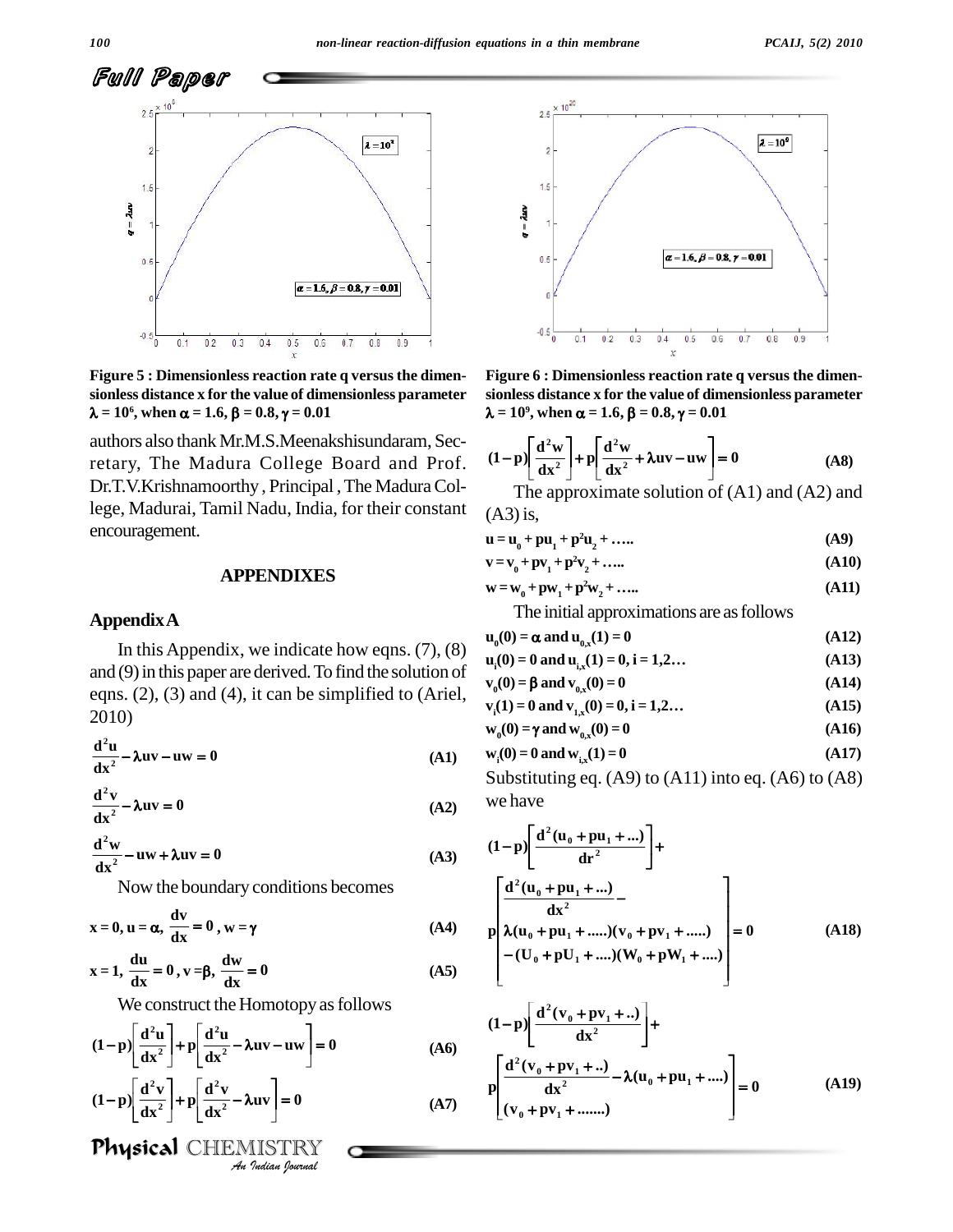$$
(1-p)\left[\frac{d^{2}(w_{0}+pw_{1}+....)}{dx^{2}}\right] + \frac{d^{2}(w_{0}+pw_{1}+.....)}{dx^{2}} + \frac{d^{2}(w_{0}+pw_{1}+.....)}{dx^{2}} + \frac{d^{2}(w_{0}+pw_{1}+.....)}{(w_{0}+pu_{1}+.....)(w_{0}+pv_{1}+.....)} = 0
$$
\n(A20) (8)  
\n(A20) (8)  
\n(A1)

Comparing the coefficients of like powers of p in

eq. (A18) we get  
\n
$$
p^0: \frac{d^2 u_0}{dx^2} = 0
$$
\n(d21) sol

$$
dx^{2}
$$
\n
$$
p^{1} : \frac{d^{2}u_{1}}{dx^{2}} - \lambda u_{0}v_{0} - u_{0}w_{0} = 0
$$
\n(A22)\n
$$
u^{2}
$$
\n
$$
u^{2}
$$
\n
$$
u^{3}
$$

Comparing the coefficients of like powers of p in eq. (A19) we obtain<br> $n^0 \cdot \frac{d^2v_0}{2} = 0$ 

$$
p^0: \frac{d^2v_0}{dx^2} = 0
$$
\n(A23)  $x$  is given by the equation  $y^1$ .

$$
p^{1} : \frac{d^{2}v_{1}}{dx^{2}} - \lambda u_{0}v_{0} = 0
$$
 (A24) %  
(A24) %

comparing the coefficients of like poser of p in eqn.

(A20) we have  
\n
$$
p^0: \frac{d^2w_0}{dx^2} = 0
$$
\n
$$
(A25)
$$
\n
$$
x \text{ is given by } x \text{ is given by } x \text{ is given by } x^2 = 0
$$

$$
\mathbf{p}^{1} : \frac{\mathbf{d}^{2} \mathbf{w}_{1}}{\mathbf{d} \mathbf{x}^{2}} - \lambda \mathbf{u}_{0} \mathbf{v}_{0} - \mathbf{u}_{0} \mathbf{w}_{0} = 0
$$
 (A26) Fig

Solving the eq.(A21)-(A26) and using the bound ary conditions (A12)-(A17), we can find the following tune of the stabel (see  $\mathbf{u}_0 = \alpha$  (A27)  $\alpha$ results:

$$
\mathbf{u}_0 = \mathbf{\alpha} \tag{A27}
$$

$$
u_0 = \alpha
$$
\n(A27)\n
$$
u_1 = \frac{1}{2} \alpha \lambda \beta x^2 + \frac{1}{2} \alpha \gamma x^2 - \lambda \alpha \beta x - \alpha \gamma x
$$
\n(A28)\n
$$
v_0 = \beta
$$
\n(A29)\n
$$
f = \frac{1}{2} \alpha \lambda \beta x^2 + \frac{1}{2} \alpha \gamma x^2 - \lambda \alpha \beta x - \alpha \gamma x
$$
\n(A29)\n
$$
f = \frac{1}{2} \alpha \lambda \beta x^2 + \frac{1}{2} \alpha \gamma x^2 - \lambda \alpha \beta x - \alpha \gamma x
$$

$$
\mathbf{v}_0 = \mathbf{\beta} \tag{A29}
$$

$$
v_0 = \beta \qquad (A29)
$$
  
\n
$$
v_1 = \frac{1}{2} \alpha \lambda \beta x^2 - \frac{1}{2} \lambda \alpha \beta \qquad (A30)
$$
  
\n
$$
w_0 = \gamma \qquad (A31)
$$
  
\n
$$
v_0 = \gamma
$$

$$
\mathbf{v}_0 = \mathbf{\gamma}
$$

$$
w_0 = \gamma
$$
 (A31)  
\n
$$
w_1 = -\frac{1}{2}\alpha\lambda\beta x^2 + \frac{1}{2}\alpha\gamma x^2 + \lambda\alpha\beta x - \alpha\gamma x
$$
 (A32)  
\n
$$
F =
$$

According to the HPM, we can conclude that  
\n
$$
\mathbf{u} = \lim_{\substack{\mathbf{p} \to 1}} \mathbf{u}(\mathbf{x}) = \mathbf{u}_0 + \mathbf{u}_1
$$
\n(A33)  $\mathbf{F}_2 =$ 

$$
u = \lim_{p \to 1} u(x) = u_0 + u_1
$$
\n
$$
v = \lim_{p \to 1} v(x) = v_0 + v_1
$$
\n(A33)  $\begin{array}{l} F_2 = \text{Im } u_1 \\ s = \text{Im } u_2 \end{array}$ \n(A34)  $\begin{array}{l} F_2 = \text{Im } u_2 \\ t = \text{Im } u_1 \end{array}$ 

$$
\mathbf{w} = \lim_{\mathbf{p} \to 1} \mathbf{w}(\mathbf{x}) = \mathbf{w}_0 + \mathbf{w}_1
$$

After putting eq. (A27) and (A28) into eq. (A33) and eq.  $(A29)$  and  $(A30)$  into eq.  $(A34)$  and eq.  $(A31)$ and  $(A32)$  into eq.  $(A35)$ , we obtain the equations (7),  $(8)$  and  $(9)$  in the text.

## **AppendixB**

 $\alpha = 1.6;$ function pdex4  $m = 0$ ;  $x = \text{linspace}(0,1);$ **t=linspace(0,100000)**; **sol =pdepe(m,@pdex4pde,@pdex4ic,@pdex4bc,x,t)**;  $u1 = sol(:,:, 1);$  $u2 = sol(:,:, 2);$ **u3=sol(:,:,3)**; Figure  $plot(x, u1(end,:))$ Figure<br>plot(x, u1(end,:))<br>title('u<sub>1</sub>(x, t)') plot(x, u1(end,:))<br>title('u<sub>1</sub>(x, t)')<br>xlabel('Distance x') title('u<sub>1</sub>(x, t)')<br>xlabel('Distance x')<br>ylabel('u<sub>1</sub>(x, 2)') % Figure  $plot(x, u_2(end,:))$ Figure<br>plot(x, u<sub>2</sub>(end,:))<br>title('u<sub>2</sub>(x, t)') plot(x, u<sub>2</sub>(end,:))<br>title('u<sub>2</sub>(x, t)')<br>xlabel('Distance x'') title('u<sub>2</sub>(x, t)')<br>xlabel('Distance x'')<br>ylabel('u<sub>2</sub>(x, 2)') % Figure  $plot(x, u<sub>2</sub>(end,:))$ Figure<br>plot(x, u<sub>3</sub>(end,:))<br>title('Solution at t = 2') plot(x, u<sub>3</sub>(end,:))<br>title('Solution at t = 2')<br>xlabel('Distance x') title('Solution at t = 2')<br>xlabel('Distance x')<br>ylabel('u<sub>3</sub>(x, 2)') %  $function [c, f, s] = p \cdot d \cdot (x, t, u, DuDx)$ **c = [1; 1; 1]**; **f = [1; 1; 1] .\* DuDx**; **y** = **u**(1)  $*$  **u**(2); **y**<sub>1</sub> $=$ **u**(1)\***u**(3); **=0.01**;  $\beta = 0.8$ ; **lamta=0.0001**; % parameters  $\mathbf{F} = (-\mathbf{lamta}^* \mathbf{y} - \mathbf{y}^1);$  $\mathbf{F}_{1}$ =(**-lamta**\*y); % non linear terms  $\mathbf{F}_2 = (\text{lama*y-y}_1);$ **s=[F;F1;F2]**; %

**(A35)**

Full Paper